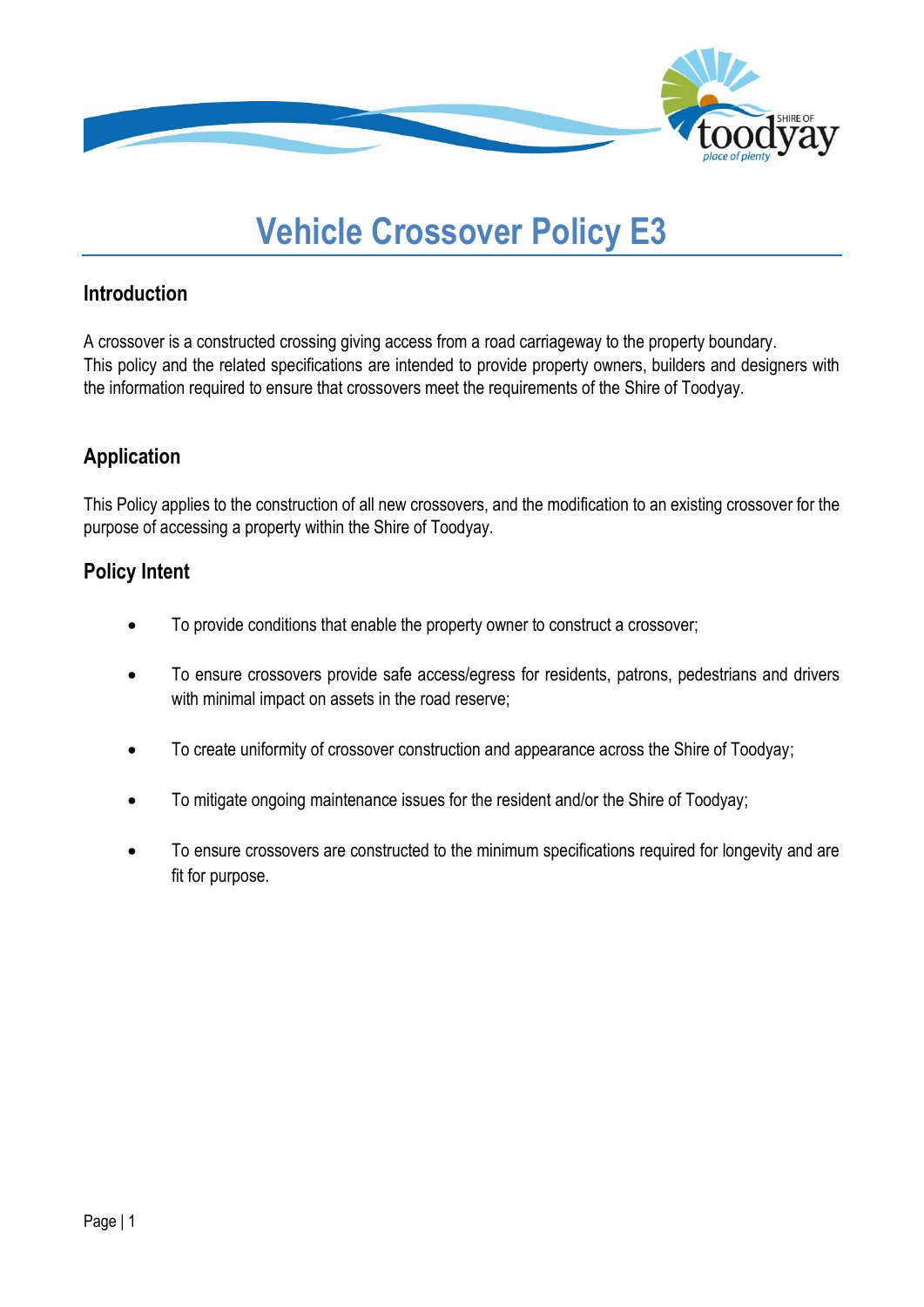# **Glossary**

| <b>Name</b>              | <b>Definition</b>                                                                                                                                |  |  |
|--------------------------|--------------------------------------------------------------------------------------------------------------------------------------------------|--|--|
| Crossfall                | Gradient across a surface, necessary for adequate drainage                                                                                       |  |  |
| Constructed<br>Crossover | A constructed crossing giving access from a public thoroughfare to private land or a private<br>thoroughfare serving the land                    |  |  |
| Crossover wings          | The flared edges of a driveway as it abuts the road edge                                                                                         |  |  |
| Culvert                  | Sections of pre-cast, reinforced concrete pipe and appropriate structures to channel<br>stormwater beneath a road or crossover                   |  |  |
| Footpath                 | A walkable surface of generally asphalt or concrete that is intended to be used by both<br>pedestrians and bike riders                           |  |  |
| Gutter                   | The edge of a road where it meets the kerb                                                                                                       |  |  |
| Kerb                     | A concrete beam designed to keep vehicles on the roadway and control stormwater                                                                  |  |  |
| <b>Obstructions</b>      | An object that constitutes an obstacle to crossover/path users                                                                                   |  |  |
| Sightlines               | The visual envelope of vehicles and path users (defined in Austroads Guide to Road Design<br>Part 4A: Unsignalised and signalised intersections) |  |  |

# **1. When to Construct a Crossover**

**Developed lots** with existing dwellings may apply to construct a crossover at any time and should be encouraged so the property can conform with the Policy intent.

**Vacant residential** lots that are to be developed shall require a constructed crossover as a condition of planning approval.

**Vacant commercial** lots that are to be developed shall require a constructed crossover as a condition of planning approval.

#### **2. Approval to Construct or Modify Crossovers**

The property owner is required to complete and submit a Crossover Application to the Shire before a crossover is constructed or modified.

The Shire of Toodyay has a large network of sealed and unsealed roads, as such two definitions for a constructed crossover apply:

- For properties adjoining a sealed road, the term "constructed crossover" shall refer to a drained, crossover finished with a suitable wearing surface (concrete, asphalt, brick paving, spray seal) constructed to a size conforming to the specification.
- For properties adjoining a gravel road, the term "constructed crossover" shall refer to a compacted, drained gravel pavement constructed to a size conforming to the specification.

On receipt of the application, Assets & Services officers will assess the proposal and, if needed, discuss any modifications with the applicant. An approval notice letter will then be issued. Any relevant conditions unique to the construction of the crossover, specifications and a list of local suppliers is included. It is then the Owner/Developers' responsibility to arrange and issue the works.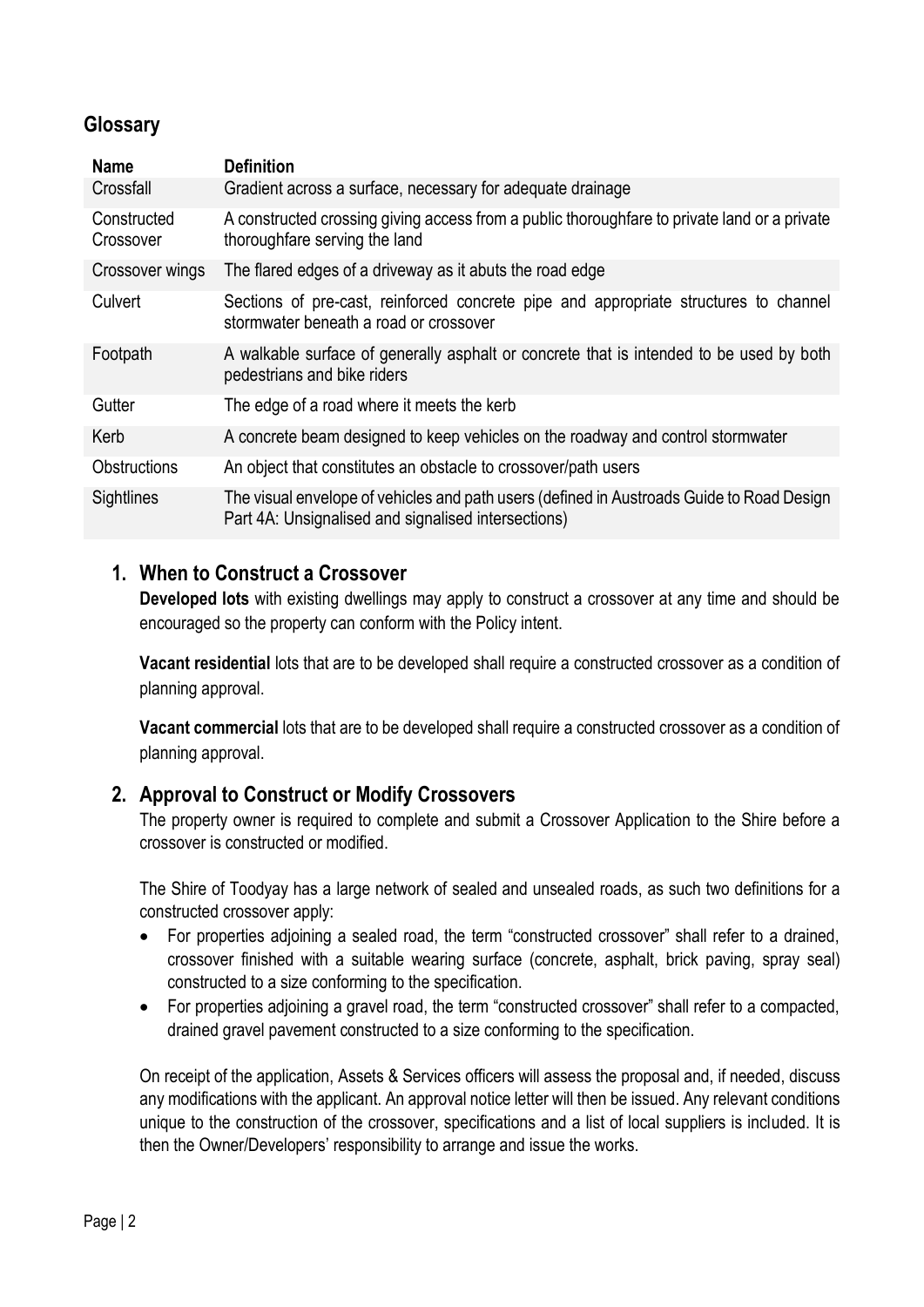The approval to construct a crossover is valid for two years from the date of issue. If this time elapses without construction, a new application shall be submitted to the Shire.

The following roads fall under the care and maintenance of Main Roads Western Australia and as such will be the approving body for crossover construction and maintenance.

- Toodyay Road
- Northam Toodyay Road
- Goomalling Toodyay Road

For more information regarding crossovers on designated state roads, contact the Main Roads Regional Office on (08) 9622 4777

# **3. Number of Crossovers**

In residential areas, one crossover per lot is permitted unless approved in writing by the Shire of Toodyay. Additional crossover requests will be assessed on a case-by-case basis.

In rural areas, one crossover per lot is permitted, with additional crossovers (e.g. paddock access) generally accepted at an additional crossover per 20ha or 500m of road frontage.

# **4. Crossover Conflict with Infrastructure Assets and Vegetation in Road Reserve**

Where the location of a new crossover, requested by the property owner, conflicts with existing road reserve infrastructure assets, the cost to relocate the assets or avoid the conflict shall be borne by the property owner. Modifications to any road infrastructure assets will require approval from the Manager Assets & Services and may be completed as a private works request.

If utility assets are likely to be endangered by the crossover construction process it is advisable to contact the relevant public utility service authority.

In rural and semi-rural areas with significant vegetation on the verge, the crossover will need to be located to achieve sight distances and avoid unnecessary removal of vegetation. Any clearing proposed must be detailed on the crossover application and will be assessed by the Shire of Toodyay on a case-by-case basis. Permission must be obtained from the Manager Assets & Services prior to the commencement of any vegetation clearing. Any clearing of vegetation shall comply with *Environmental Protection Act 1986* and the Shire's *Verge Maintenance Policy.*

#### **5. Footpath in Verge**

Under the *Road Traffic Code 2000*, pedestrians and cyclists have priority over vehicles leaving properties. Existing paths shall continue through and must be clearly defined in the crossover by either of the following methods:

- Leaving the existing concrete path in place
- Removing the existing concrete path and installing matching control joint edge lines in the new crossover to line up with the edges of the path (Material and finish to match footpath unless approved otherwise)

No part of the footpath may be removed or modified without written approval from the Shire of Toodyay.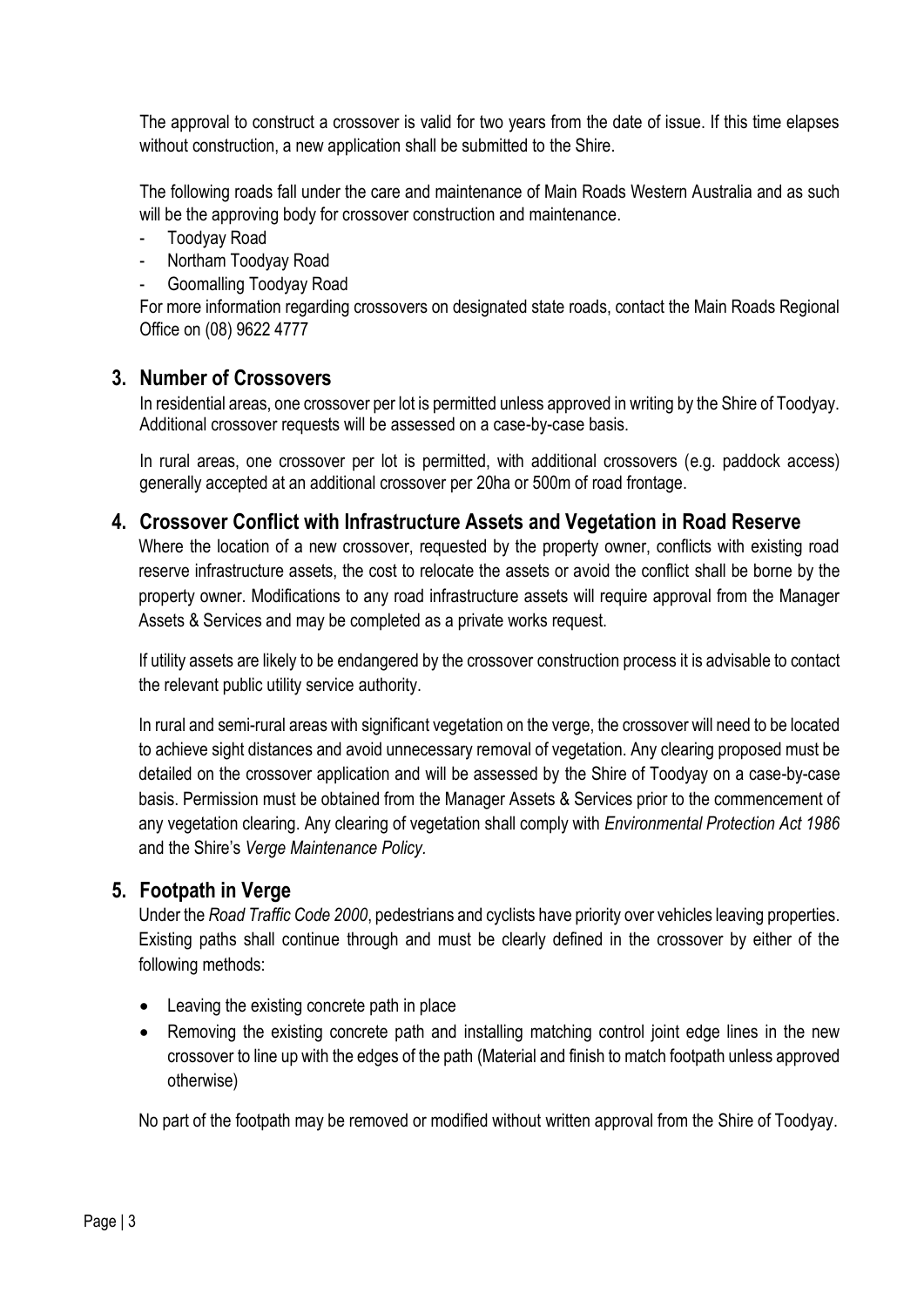# **6. Crossover Construction**

It is the Owner/Developers' responsibility to arrange and award the construction of a crossover. To ensure construction conforms to the Shire of Toodyay's specifications, hold points are nominated depending on the final surface material;

- **Concrete Crossover:**  At completion of box out and compaction of subbase, formed, prior to pouring.
- **Asphalt, Brick Pave & Spray Seal Crossover:**  At completion of box out and compaction of subbase Prior to installation of final wearing surface

Concrete is generally the favoured material for crossover construction as it presents best value for money both in terms of quality of and longevity.

Providing the appropriate specifications can be met, the Shire of Toodyay encourages the use of recycled materials in concrete or asphalt crossover construction. (e.g. recycled rubber, glass, fly ash)

Single coat spray seals do not meet the specification for a sealed crossover.

# **7. Shire Subsidy to Crossover Construction**

At the completion of works the property owner may advise the Shire that works are complete and, upon inspection from Assets & Services officers, a subsidy toward the construction of the crossover shall be paid into the nominated account providing:

- The crossover is constructed in accordance with the Shire's Crossover Policy and associated **Specifications**
- The completed crossover has not been in place for more than three years
- A subsidy has not previously been paid to the property
- The crossover subsidy applies to the primary (first) crossover access only

The crossover subsidy is based on the area of a constructed crossover. Subsidy rates cover 50% of the cost of the construction up to an approved amount outlined in the Shire's Schedule of Fees and Charges. This amount is reviewed annually by Council.

The contribution applies to industrial, commercial and grouped dwellings as well as single residential developments. In the case of strata titles, a contribution will apply to each separate crossover which connects the development to the gazetted road. Crossover subsidies apply both to crossovers abutting Local Authority roads and roads under the control of Main Roads Western Australia.

Crossovers constructed to satisfy a condition of subdivision approval will not be eligible for Shire subsidy.

# **8. Maintenance of Crossovers**

Maintenance and renewal of crossovers is the responsibility of the property owner.

Any footpath or kerbing that abuts the crossover is the responsibility of the Shire of Toodyay.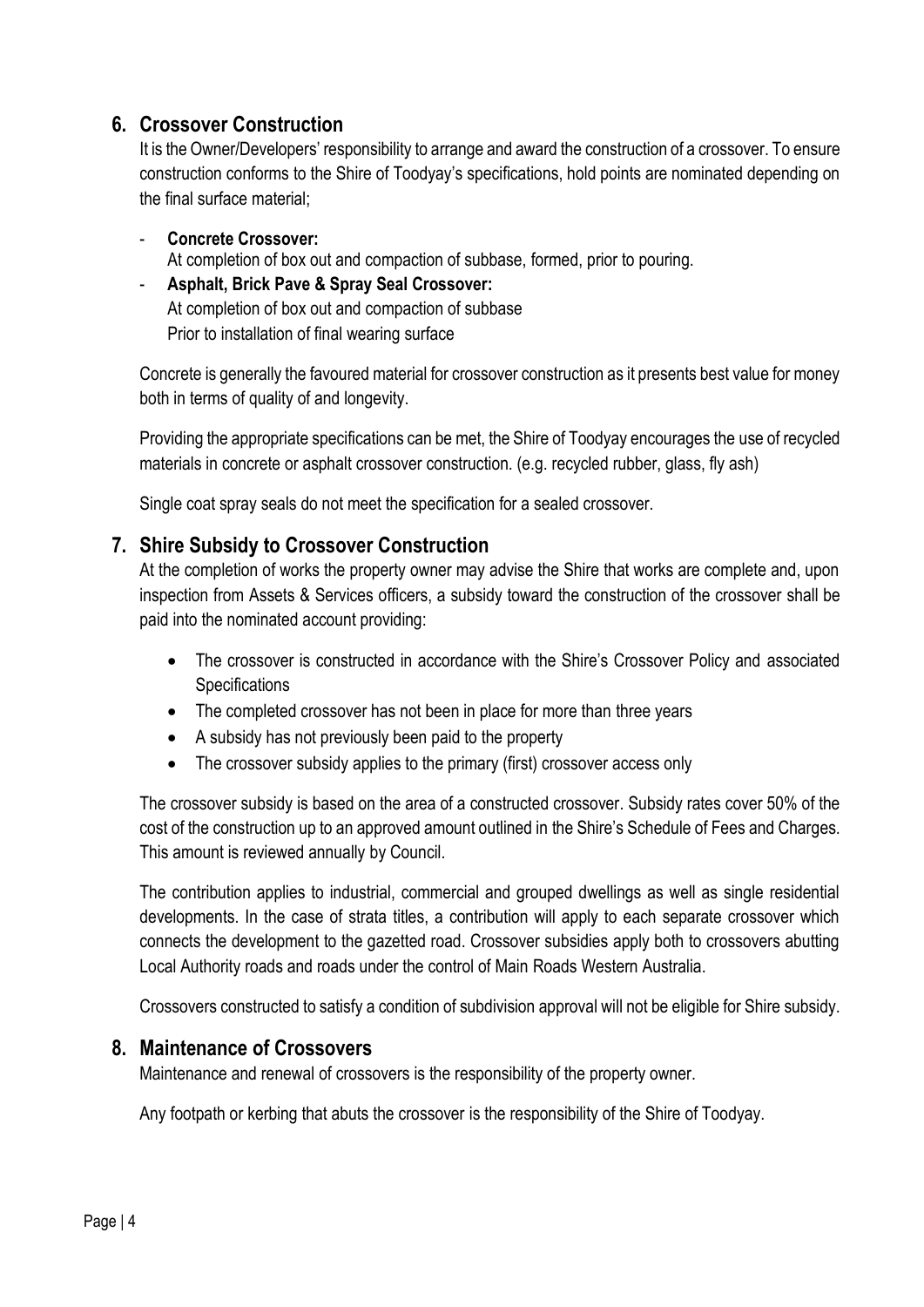Requests for vegetation removal/pruning to improve safe sight distance will be assessed by the Shire on a case-by-case basis. Vegetation required to be removed for sight distance on constructed crossovers will be completed by the Shire of Toodyay.

Requests for cleaning of culverts beneath crossovers will be assessed by the Shire on a case-by-case basis taking into account whether the crossover has been approved, the impact of the blockage on road safety, and if appropriate measures have been taken by the resident to reduce run off and erosion within the property.

# **9. Reinstatement of Crossovers**

Where Shire of Toodyay works conflict with an approved crossover, access will be reinstated on a likefor-like basis where possible. However in the event of coloured/decorative concrete, Council will not accept responsibility for matching an exact colour or finish.

If a public service authority or Contractor removes part or all of a crossover, they will be responsible for its reinstatement to the condition prior to works. The Shire of Toodyay will not take responsibility for any damages to crossovers caused by parties other than the Shire of Toodyay.

# **10. Technical Specifications and Standard Drawings**

For technical specifications and standard drawings, refer to the relevant Shire of Toodyay *Vehicle Crossover Specification* document.